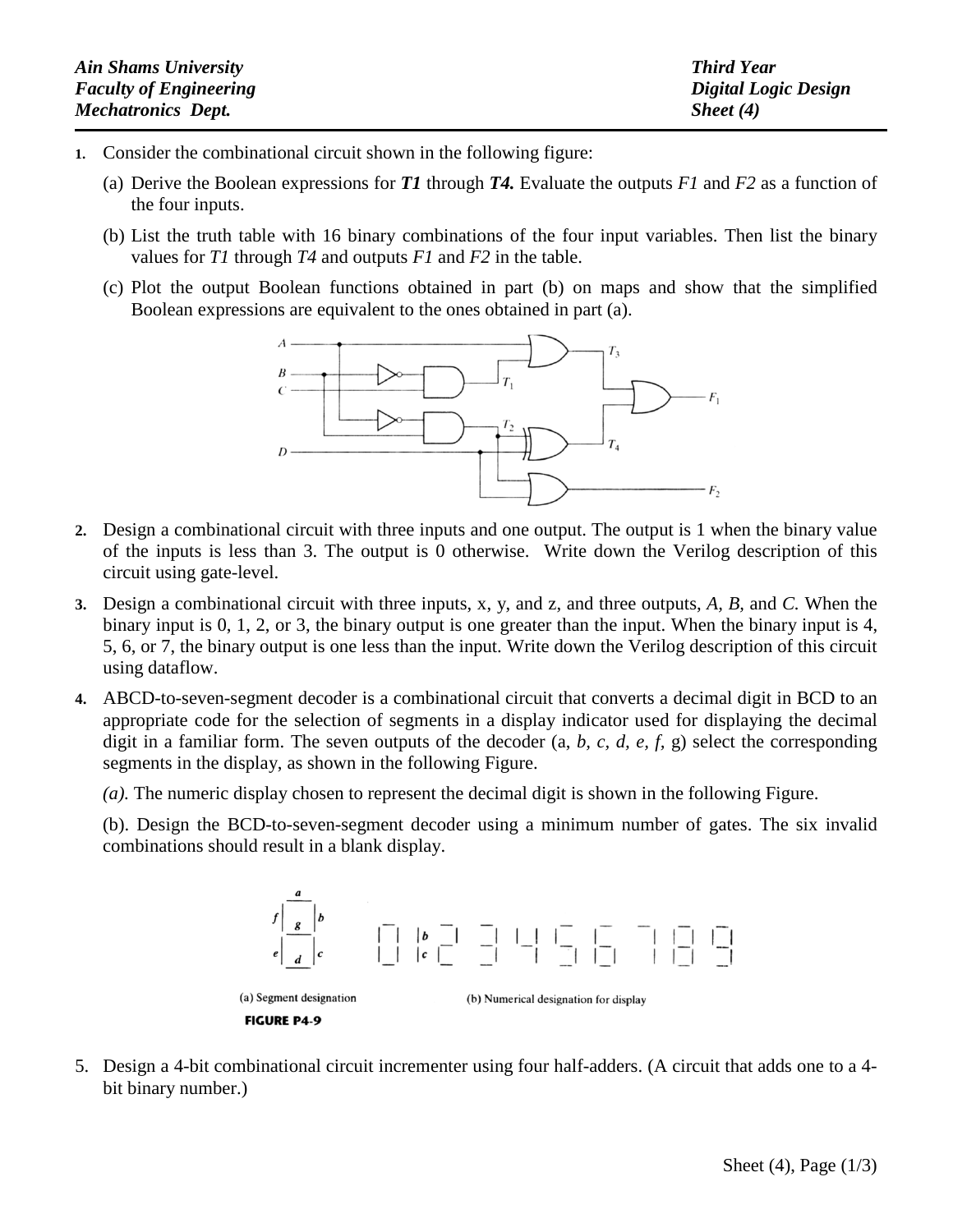| <b>Ain Shams University</b>   | <b>Third Year</b>           |
|-------------------------------|-----------------------------|
| <b>Faculty of Engineering</b> | <b>Digital Logic Design</b> |
| <b>Mechatronics Dept.</b>     | Sheet (4)                   |

- *6.* (a) Design a half-subtractor circuit with inputs x and y and outputs *D* and *B.* The circuit subtracts the bits x - y and places the difference in *D* and the borrow in *B*
	- (b) Design a full-subtractor circuit with three inputs x y, z and two outputs D and *B.* The circuit subtracts  $x - y - z$ , where is the input borrow, *B* is the output borrow, and 0 is the difference.
	- (c) Write verilog description of full-subtractor using gate level hierarchical description.
- 7. The adder-subtractor circuit has the following values for mode input M and data inputs *A* and *B.* In each case, determine the values of the four SUM outputs, the carry *C,* and overflow *V*

|     | $\boldsymbol{M}$ | A    | B    |
|-----|------------------|------|------|
| (a) | $\overline{0}$   | 0111 | 0110 |
| (b) | $\overline{0}$   | 1000 | 1001 |
| (c) | ı                | 1100 | 1000 |
| (d) | 1                | 0101 | 1010 |
| (e) |                  | 0000 | 0001 |

- 8. (a). Design a combinational circuit that generates the 9's complement of a BCD digit.
	- (b). Construct a BCD adder-subtractor circuit, using the BCD adder and the 9's cornplementer of (a). Use block diagrams for the components.
- 9. Design a binary multiplier that multiplies two 4-bit numbers. Use AND gates and binary adders.
- 10. Design a combinational circuit that compares two 4-bit numbers to check if they are equal. Circuit output is equal to I if the two numbers are equal and 0 otherwise.
- 11. Draw the logic diagram of a 2-to-4-line decoder using NOR gates only. Include an enable input.
- 12. Construct a 5-to-32-line decoder with four 3-to-8-line decoders with enable and a 2-to-4- decoder. Use block diagrams for the components.
- 13. A combinational circuit is specified by the following three Boolean functions:

$$
F_1(A, B, C) = \sum (2, 4, 7)
$$
  
\n
$$
F_2(A, B, C) = \sum (0, 3)
$$
  
\n
$$
F_3(A, B, C) = \sum (0, 2, 3, 4, 7)
$$

Implement the circuit with a decoder constructed with NAND gates connected to the decoder outputs. Use a block diagram for the decoder. Minimize the number of inputs in the external gates.

- 14. Specify the truth table of an octal-to-binary priority encoder. Provide an output *V* to indicate at least one of the inputs is present. The input with the highest subscript number has the highest priority. What will be the value of the four outputs if inputs *D5* and *D3* are 1 at the same time?
- 15. Construct a  $16 \times 1$  multiplexer with two  $8 \times 1$  and one  $2 \times 1$  multiplexers. Use block diagram.